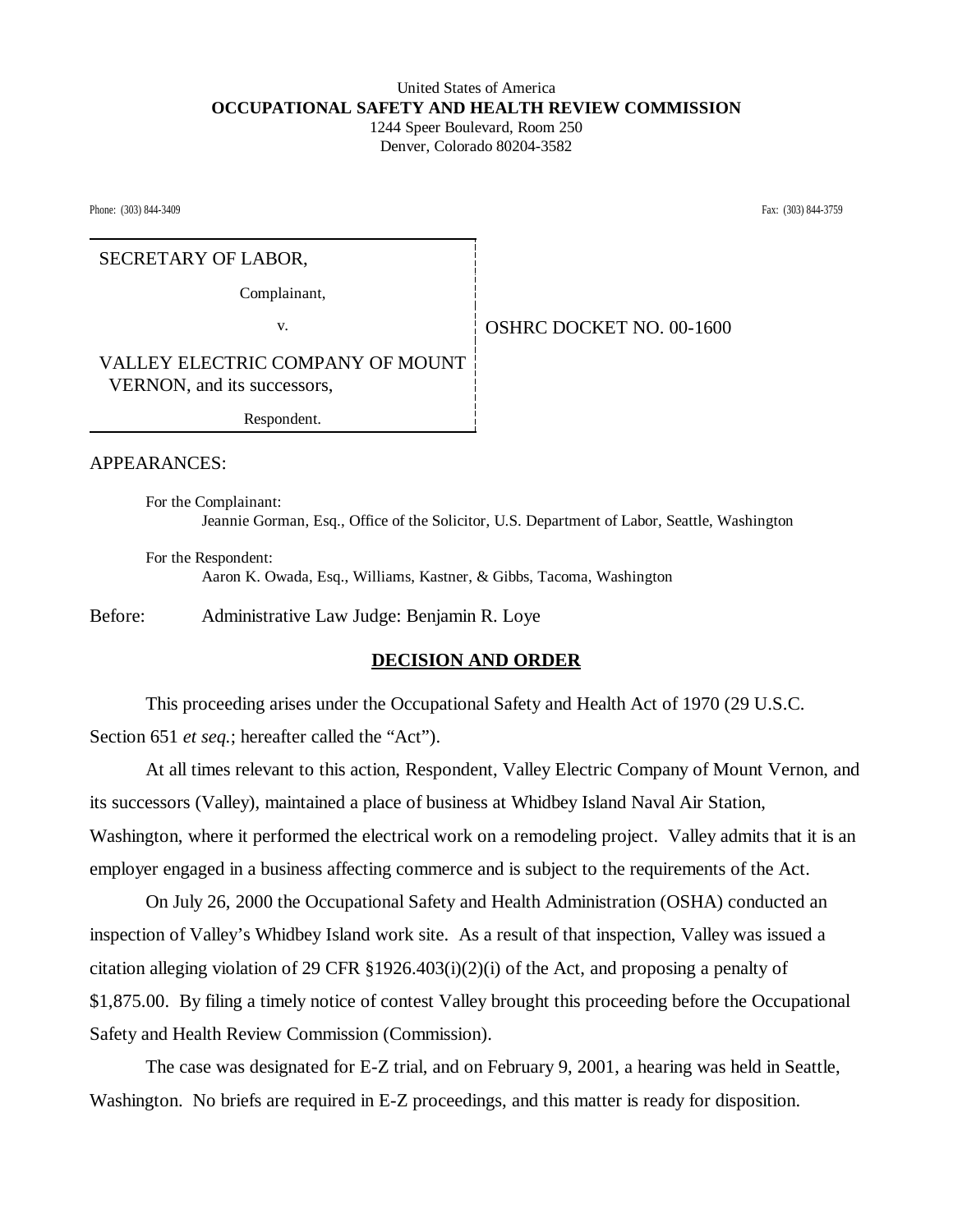#### **Alleged Violations**

Serious citation 1, item 1 alleges:

29 CFR 1926.403(i)(2)(i): Live parts of electric equipment operating at 50 volts or more were not guarded against accidental contact by cabinets or other forms of enclosures, or by any of the following means: (A) by location in a room, vault, or similar enclosure that is accessible only to qualified persons; (B) by partitions or screens so arranged that only qualified persons will have access to the space within reach of the live parts; (C) by location on a balcony, gallery, or platform so elevated and arranged as to exclude unqualified persons; (D) by elevation of 8 feet or more above the floor or other working surface and so installed as to exclude unqualified persons:

(a) Third Floor Main Power Distribution Panel, East Wing: On or about July 26, 2000 and at times prior thereto, the electrical power panel was energized at 120/208 volts and the energized parts were covered with cardboard.

(b) Second Floor Main Power Distribution Panel, East Wing: On or about July 26, 2000 and at times prior thereto, the electrical power panel was energized at 120/208 volts and the energized parts were covered with cardboard.

(c) Sub-Basement Main Power Distribution Panel: On or about July 26, 2000 and at times prior thereto, the electrical power panel was energized at 120/208 volts and the energized parts were covered with cardboard.

## *Facts*

OSHA Compliance Officer (CO) David John Baker testified that during his inspection of Valley's Whidbey work site he observed the three cited power distribution panels, which are located in the sub-basement, and in the hallways of the second and third floors (Tr. 13-15; Exh. C-1). Each panel is located in a recessed box or "can" along with bundles of insulated wires (Tr. 84; Exh. C-1). The panels consist of live bus bars, carrying between 100 and 150 amps (Tr. 17-19, 27, 119-21). A dead front shield is firmly screwed into the back of the can over the bus bars. Openings are cut into the dead front; breaker switches protrude through the openings (Tr. 50, 87, 92; Exh. C-1 and R-1, fig. 7). Flipping the breaker switches creates a circuit between the 1/4" lug nut associated with that breaker and the live bus bars (Tr. 50, 53, 56, 100-02, 117-120; Exh. R-1, fig. 7). The lug nut is also located behind the dead front (Tr. 93). If a breaker is closed, its lug nut and any wires or equipment connected to that lug nut are energized (Tr. 117-21).

Alan DeMarco, a journeyman electrician at the Whidbey work site (Tr. 82), testified that, at the time of the inspection, the bus bars were live, and one breaker was closed on each panel (Tr. 84). While the entire panel was shut down, the first 1/4 inch of a single insulated power cord was stripped and the wires attached to the lug nut (Tr. 88). After the circuit was re-energized, the temporary cord provided power and ground fault circuit protection for the renovation project (Tr. 84-86; Exh. C-1, R1-F2 and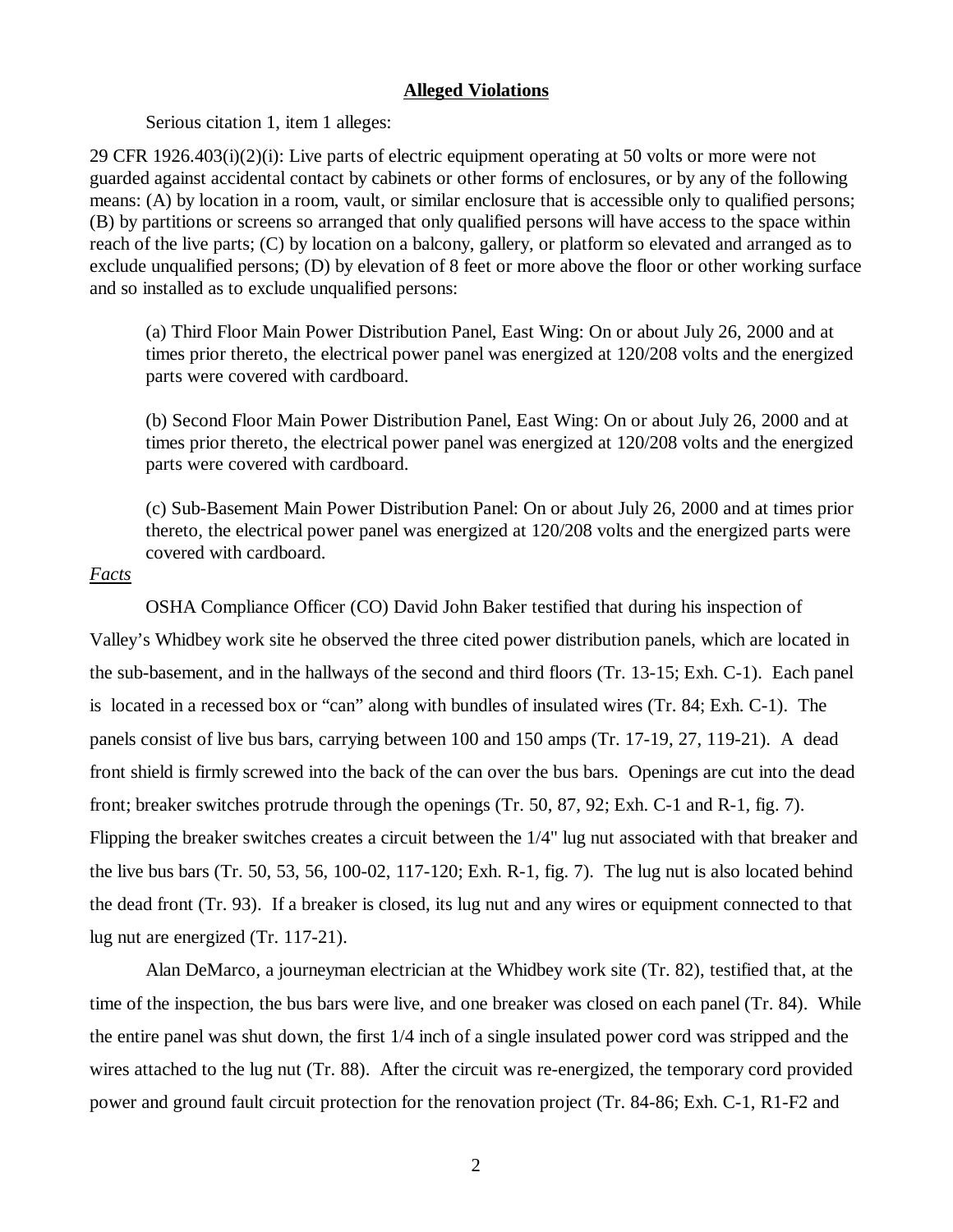R1-F8). Only the point at which the temporary cord was attached to the lug nut was live (Tr. 93). The live connection was located behind the dead front (Tr. 93, 124).

 When complete, the recessed panel-boards are covered with a permanent metal cover which can only be opened by removing the screws that hold it in place (Tr. 87, Exh. C-1; R-1, fig. 7). DeMarco testified, however, that permanent metal cover would pinch the power cord running from the panel (Tr. 88). Valley, therefore, tied cardboard flaps over the panel-boards while they were in use (Tr. 14-15, 29, 48; Exh. C-1). The cardboard flaps were marked, indicating that they covered "hot" 120/208 panel boards (Tr. 61; Exh. C-1).

CO Baker testified that the cited panels were not guarded to prevent employee contact with live parts (Tr. 16). CO Baker maintained that employees carrying pipe through the sub-basement, and second and third floor halls could inadvertently knock into the cardboard flaps covering the panels, or pierce the flaps with piping (Tr. 31-34, 69). Baker believed that the employees, or the pipe could come in contact with the energized portions of the power panels (Tr. 31-34). Baker stated that contact with between 100 and 150 amps could result in electrical shock, and burns, and that arcing from the panel could cause combustible materials in the area, including the cardboard flap, to ignite (Tr. 31-34).

Alan DeMarco testified that, with the dead front in place, it was impossible to accidentally access any of the live portions of the panels (Tr. 94-96, 124). On cross examination Baker admitted that an employee could not contact either the live bus bars, or the energized lug, unless the dead front was knocked off, or the employee wrapped his hand around the dead front (Tr. 52, 66, 99). Baker believed a small diameter pipe, 1" to 2", could fit behind the dead front (Tr. 52, 66); however, Valley demonstrated at the hearing that it would be impossible for the six to eight foot sections of pipe being installed to inadvertently slip behind the panel-board in its recessed can (Tr. 66-67, 96, 98). Only the dead front and the back of the can are accessible (Tr. 96). DeMarco testified that there is no way for the back of the can to become energized without shorting out the entire panel (Tr. 97).

#### *Discussion*

The cited standard provides:

*Guarding of live parts.* (i) Except as required or permitted elsewhere in this subpart, live parts of electric equipment operating at 50 volts or more shall be guarded against accidental contact by cabinets or other forms of enclosures, or by any of the following means. . .

In order to prove a violation of section  $5(a)(2)$  of the Act, the Secretary must show by a preponderance of the evidence that (1) the cited standard applies, (2) there was a failure to comply with the cited standard, (3) employees had access to the violative condition and (4) the cited employer either